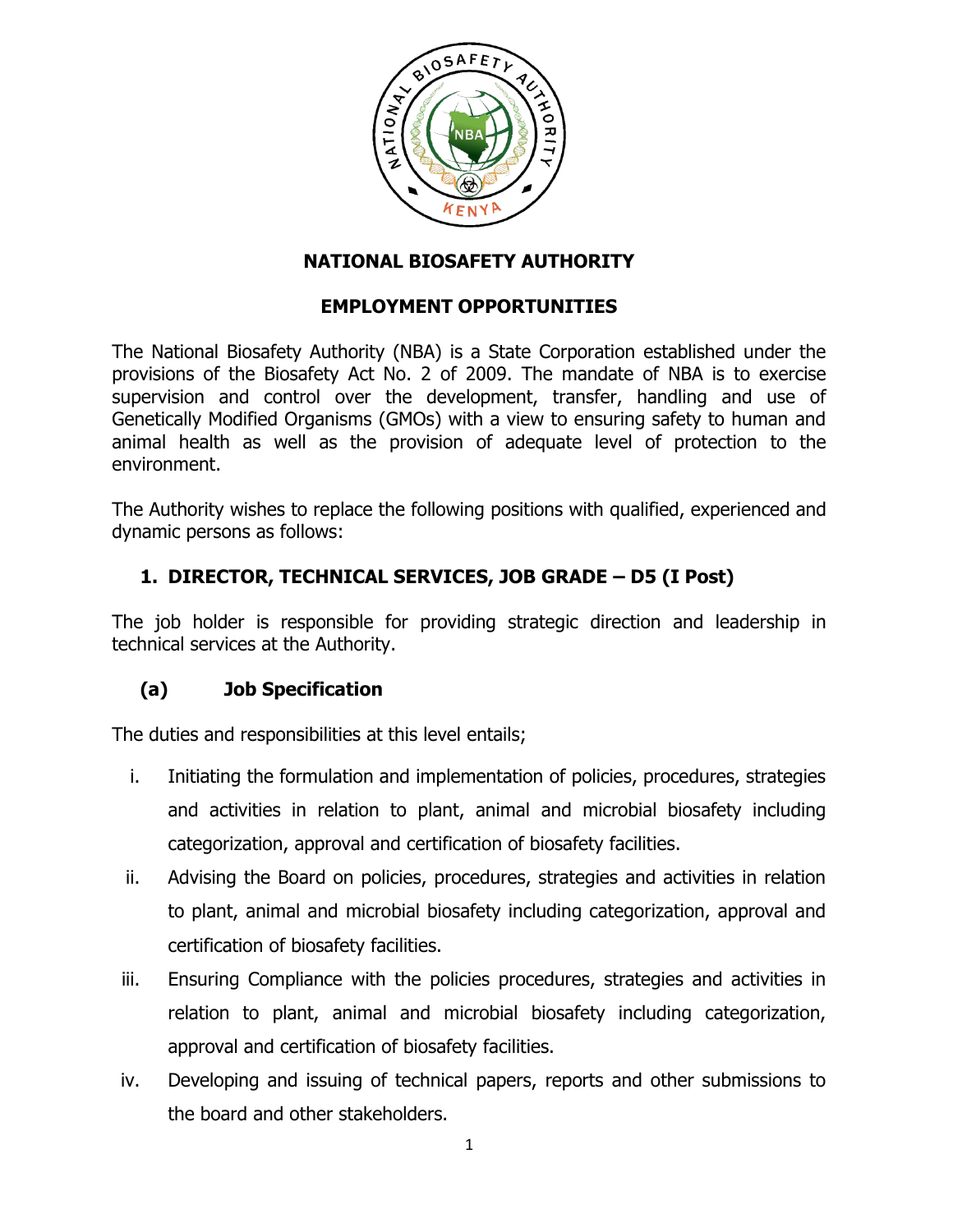- v. Ensuring that risk assessment for GMO applications is carried out in a scientific, transparent and predictable manner;
- vi. Advising the CEO on the establishment and operationalization of Institutional Biosafety Committees (IBCs) in research institutions engaged in GMO researchrelated activities.
- vii. Ensuring GMO sampling, detection and analysis protocols are developed for timely analysis of samples as well as reviewing the GMO analysis reports
- viii. Any other duties assigned from time to time.

# **(b) Person Specification**

- i. At least Twelve (12) years' experience, five (5) of which must be in a senior management level in the public or private sector;
- ii. Bachelor's degree in Biotechnology/Biochemistry/Molecular/Biology/ Environmental Science/Agricultural Sciences/Microbiology/ or related fields from a recognized institution.
- iii. Master's degree in Biotechnology/Biochemistry/Molecular Biology/ Environmental Science/Agricultural Sciences/Microbiology/ or related fields from a recognized institution.
- iv. Doctorate (PhD) level qualification in Biotechnology/Biochemistry/Molecular Biology/Environmental Science/Agricultural Sciences/Microbiology/ or related fields from a recognized Institution.
- v. Authorship in at least eight (8) peer reviewed publications on Biotechnology, Biochemistry, Molecular biology, Agricultural Sciences and related subjects.
- vi. Strategic Leadership Course lasting not less than six weeks from a recognized institution
- vii. Member of a professional Body in good standing (where applicable)

# **(c)Key Competencies and Skills**

- i. Strategic leadership skills
- ii. Excellent Interpersonal skills
- iii. Analytical skills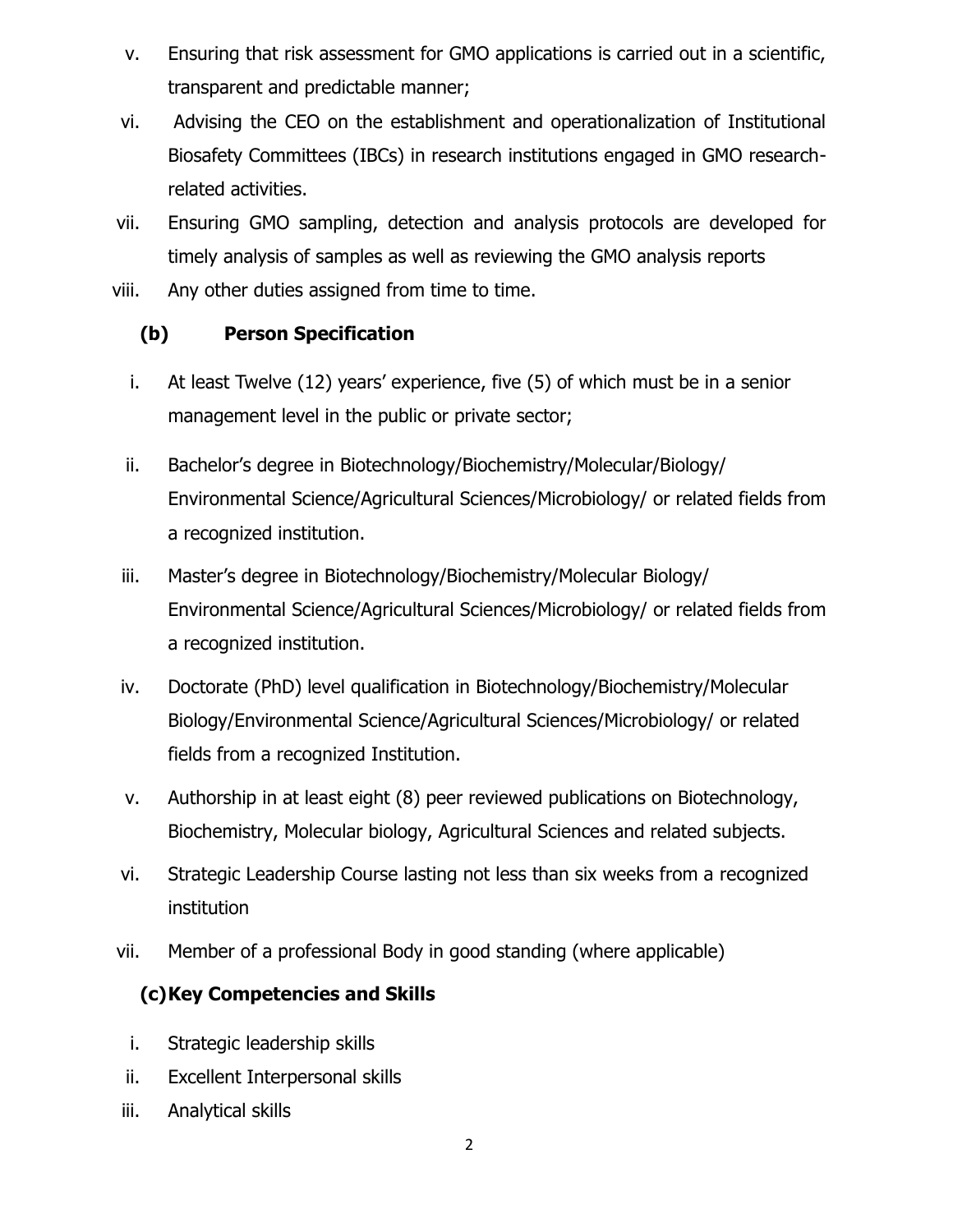- iv. Leadership skills
- v. Results orientated
- vi. Proficiency in Computer Applications
- vii. High level of Integrity

# **2. DIRECTOR, FINANCE AND ADMINISTRATION, JOB GRADE – D5 (I Post)**

The job holder is responsible for heading the Finance and Administration Division and oversees roles that provide enabling support to the organization's core functions.

# **(a) Job Specification**

The duties and responsibilities at this level includes;

- i. Formulates and implements Financial, Planning, ICT, Human Resources and Administration policies, procedures and strategies
- ii. Designs, implements, monitors and supervise internal financial control measures and systems to safeguard the property and assets of the authority.
- iii. Prepares core budget and providing technical support/advice to the line managers.
- iv. Ensures timely preparation and presentation of financial statements.
- v. Advises the Board of Management and Management on matters relating to Finance, Planning, Information Communication Technology (ICT), Human Resources and Administration
- vi. Ensures the authority performs to the requirements of state corporations act as well as international accounting standards.
- vii. Ensures Effective financial mobilization and management including exercising expenditure control.
- viii. Any other duty that may be assigned from time to time.

# **(b) Person Specification**

- i. At least Twelve (12) years' experience, five (5) of which must be in a senior management level in the public or private sector;
- ii. Bachelor's degree in Commerce (Finance Option)
- iii. Master's degree in a relevant field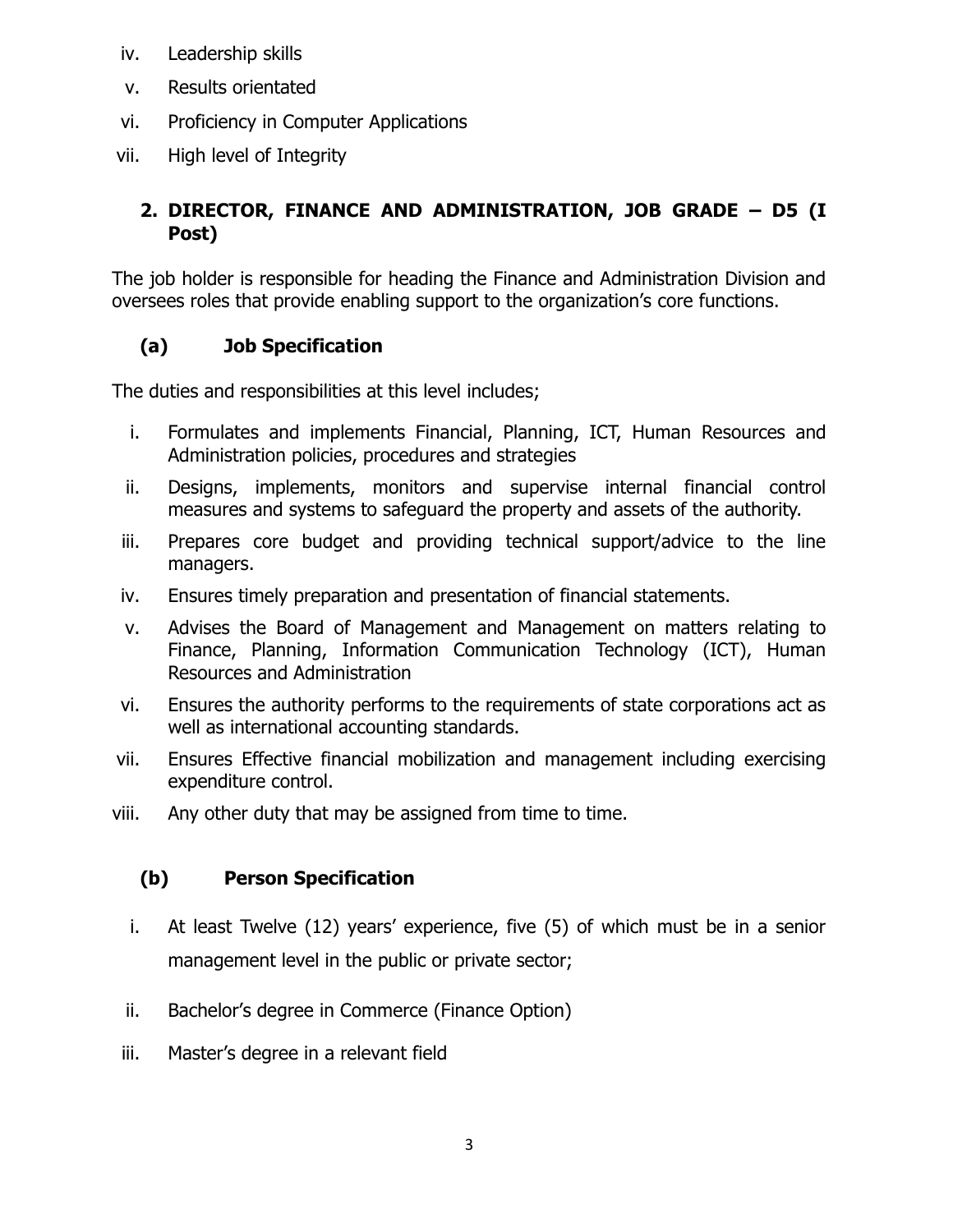- iv. Strategic Leadership Course lasting not less than six weeks from a recognized institution
- v. Member of a professional Body in good standing (where applicable)

# **(c)Key Competencies and Skills**

- i. Strategic leadership skills
- ii. Excellent Interpersonal skills
- iii. Analytical skills
- iv. Leadership skills
- v. Results orientated
- vi. Proficiency in Computer Applications
- vii. High level of Integrity

## **3. CORPORATION SECRETARY/HEAD, LEGAL SERVICES, JOB GRADE – D3 (I Post)**

The job holder is responsible for managing all Corporation and Legal matters, handling litigation cases against the company and keep custody of important legal documents.

# **(a) Job Specification**

The duties and responsibilities at this level includes;

- i. Serve as secretary to the Board of directors and committee meetings.
- ii. Ensure timely preparation and circulation of the Board and Committee papers
- iii. Coordinate Board induction, training and evaluation
- iv. Provide guidance to the Board on their duties and responsibilities on matters of governance.
- v. Provides stewardship in monitoring, reviewing and drawing the legislation governing the operations of the Authority,
- vi. Manage and supervise corporate litigation
- vii. Conduct continuous legal audit to ensure there is compliance with the legal and regulatory obligations
- viii. Ensure safe Custodian of all legal documents e.g. title deeds, contracts and all sensitive company documents.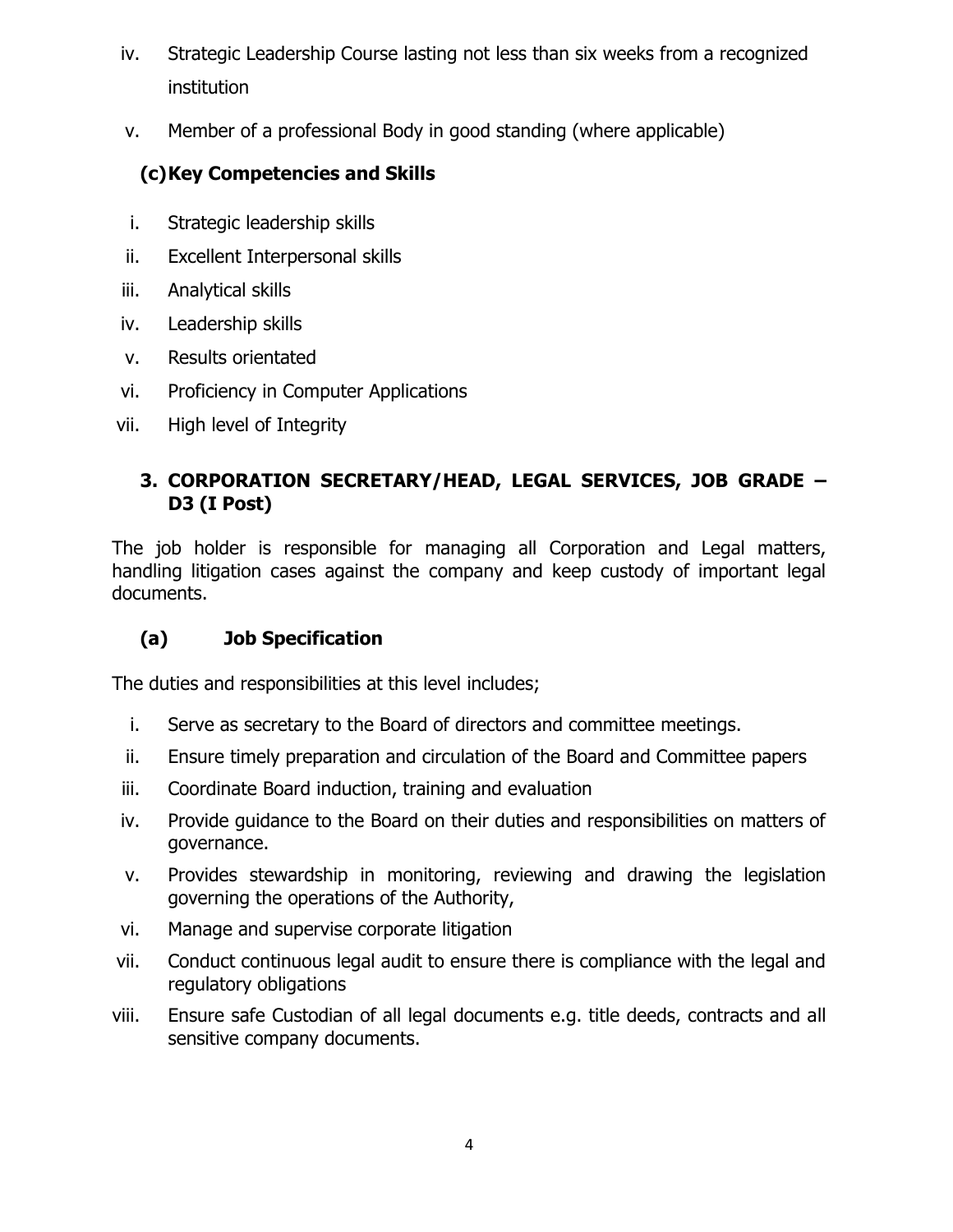## **(b) Person Specification**

- i. At least Twelve (10) years' experience, three (3) of which must be in a senior management level in the public or private sector;
- ii. Bachelor's degree in Law
- iii. Master's degree in Law
- iv. Strategic Leadership Course lasting not less than six weeks from a recognized institution
- v. Member of a professional Body in good standing (where applicable)

# **(c)Key Competencies and Skills**

- i. Strategic leadership skills
- ii. Excellent Interpersonal skills
- iii. Analytical skills
- iv. Leadership skills
- v. Results orientated
- vi. Proficiency in Computer Applications
- vii. High level of Integrity

## **DEPUTY DIRECTOR, TECHNICAL SERVICES, JOB GRADE NB 3**

## **(a) Job Specification**

An officer at this level reports to the Director, Technical Services and is the head of Department responsible for coordinating functions of the department in regard to ensuring safety of human and animal health as well as provision of adequate level of protection of the environment.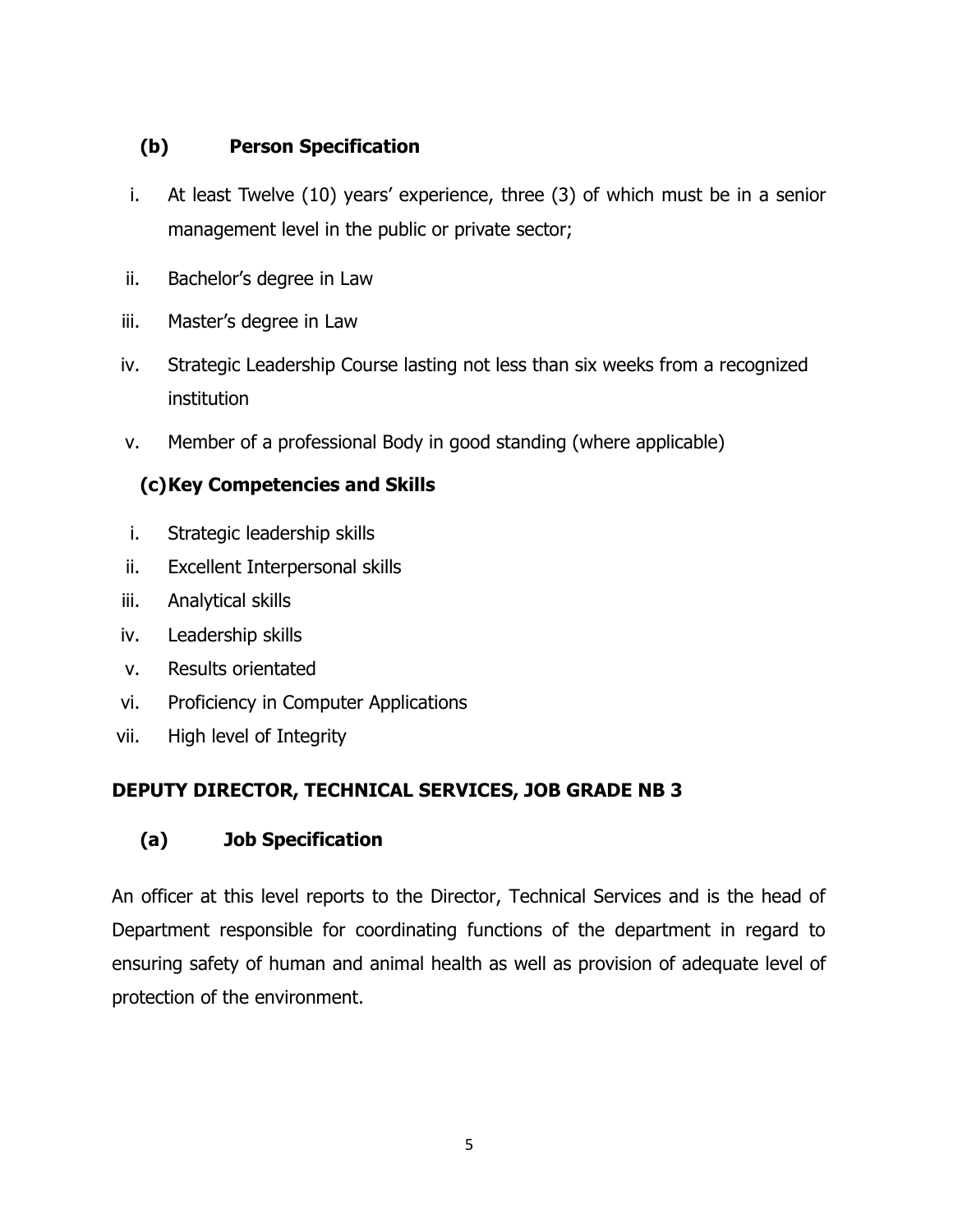The duties and responsibilities at this level entails;

#### **Biosafety Risk Assessment**

- i. Overseeing the GMO applications process including receiving, screening, acknowledgement and engagement of reviewers
- ii. Overseeing the risk assessment for GMO applications is carried out in a scientific, transparent and predictable manner;
- iii. Overseeing socio-economics impact assessment during environmental release of GMO applications is done;
- iv. Ensuring confidentiality of Business Information in GMO applications is maintained
- v. The Deputy Director shall serve as the Contact Person for Emergency measures to the Cartagena Protocol on Biosafety.
- vi. Coordinate the reviews technical papers, reports and other submissions to the board and other stakeholders.
- vii. Assisting the Director in developing technical board agenda and technical board paper in the area of biosafety risk assessment and BCH activities.
- viii. Mentoring and coaching of biosafety staff within the Department
- ix. Appraisal of officers that directly and indirectly report to the Deputy Director
- x. Ensuring the setting, implementation and monitoring of Performance contracting within the department
- xi. Ensuring preparation of budgets proposals, procurement and work plans for the department

#### **Biosafety Education and Awareness**

i. Ensure guidelines and procedures related to biosafety training of professionals and competencies are developed;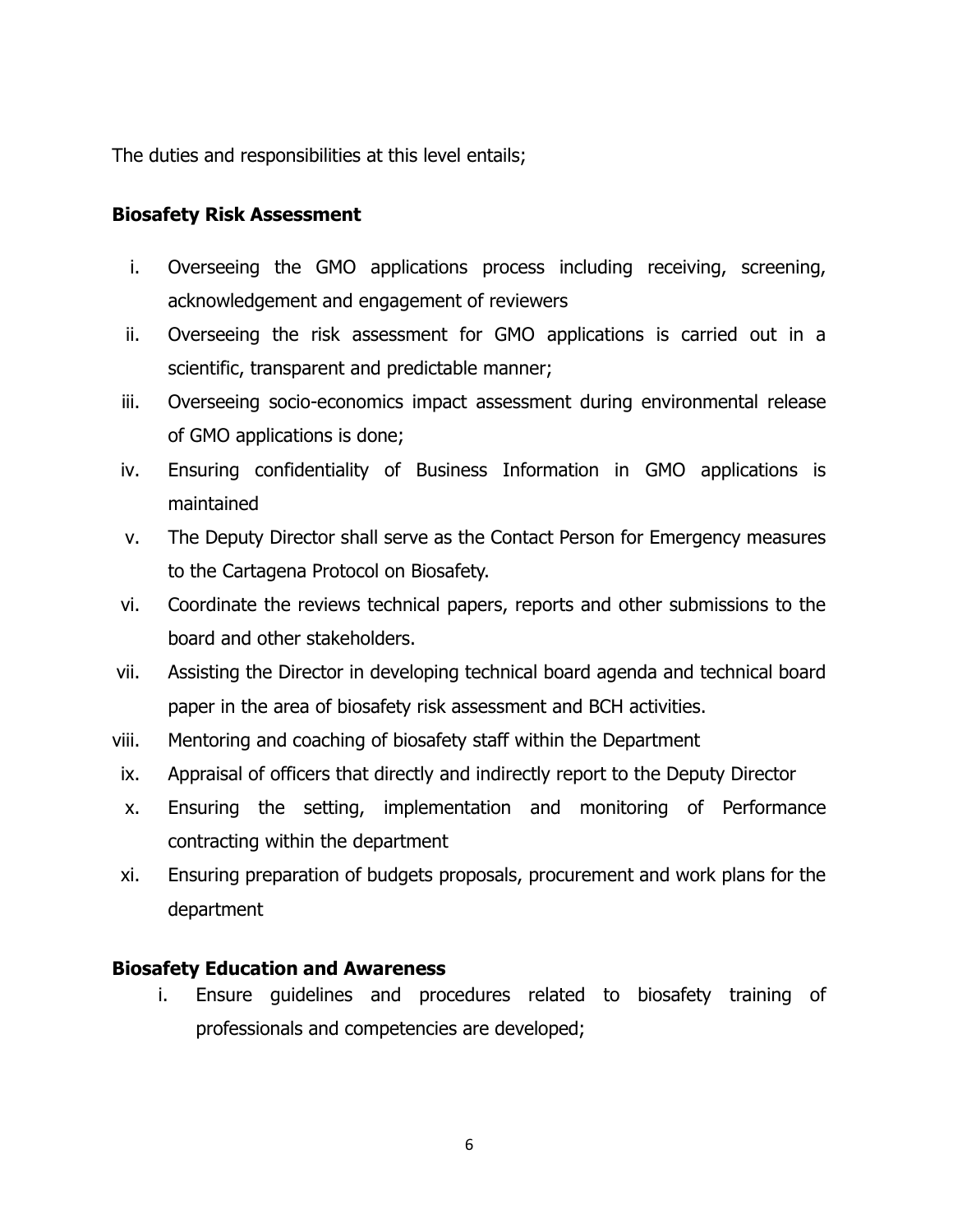- ii. Advising the Director on the establishment and operationalization of Institutional Biosafety Committees (IBCs) in research institutions engaged in GMO research-related activities.
- iii. Coordinating enhancement of biosafety awareness, education and capacity building activities.
- iv. Coordinate the reviews technical papers, reports and other submissions to the board and other stakeholders.
- v. Assisting the Director in developing technical board agenda and technical board paper on biosafety education and awareness matters
- vi. Oversee the development of policy briefs and publicity materials;
- vii. Mentoring and coaching of biosafety staff within the Department
- viii. Appraisal of officers that directly and indirectly report to the Deputy Director
- ix. Ensuring the setting, implementation and monitoring of Performance contracting within the department
- x. Ensuring preparation of budgets proposals, procurement and work plans for the department

#### **Compliance and Enforcement**

- i. Overseeing preparation of schedules for monitoring of approved GMO research projects, post release monitoring of GMOs released into the environment.
- ii. Ensuring market surveillance activities are undertaken.
- iii. Coordinate the reviews technical papers, reports and other submissions to the board and other stakeholders.
- iv. Approving GMO-Free certificates for non-GMO export commodities;
- v. Assisting the Director in developing technical board agenda and technical board paper in compliance and enforcement activities
- vi. Overseeing the development of systems and controls for facilitating trade through digitization of processes, timely consignment clearance and issuance of permits and certificates.
- vii. Coordinating and reviewing GMO market surveillance and inspection and monitoring schedules;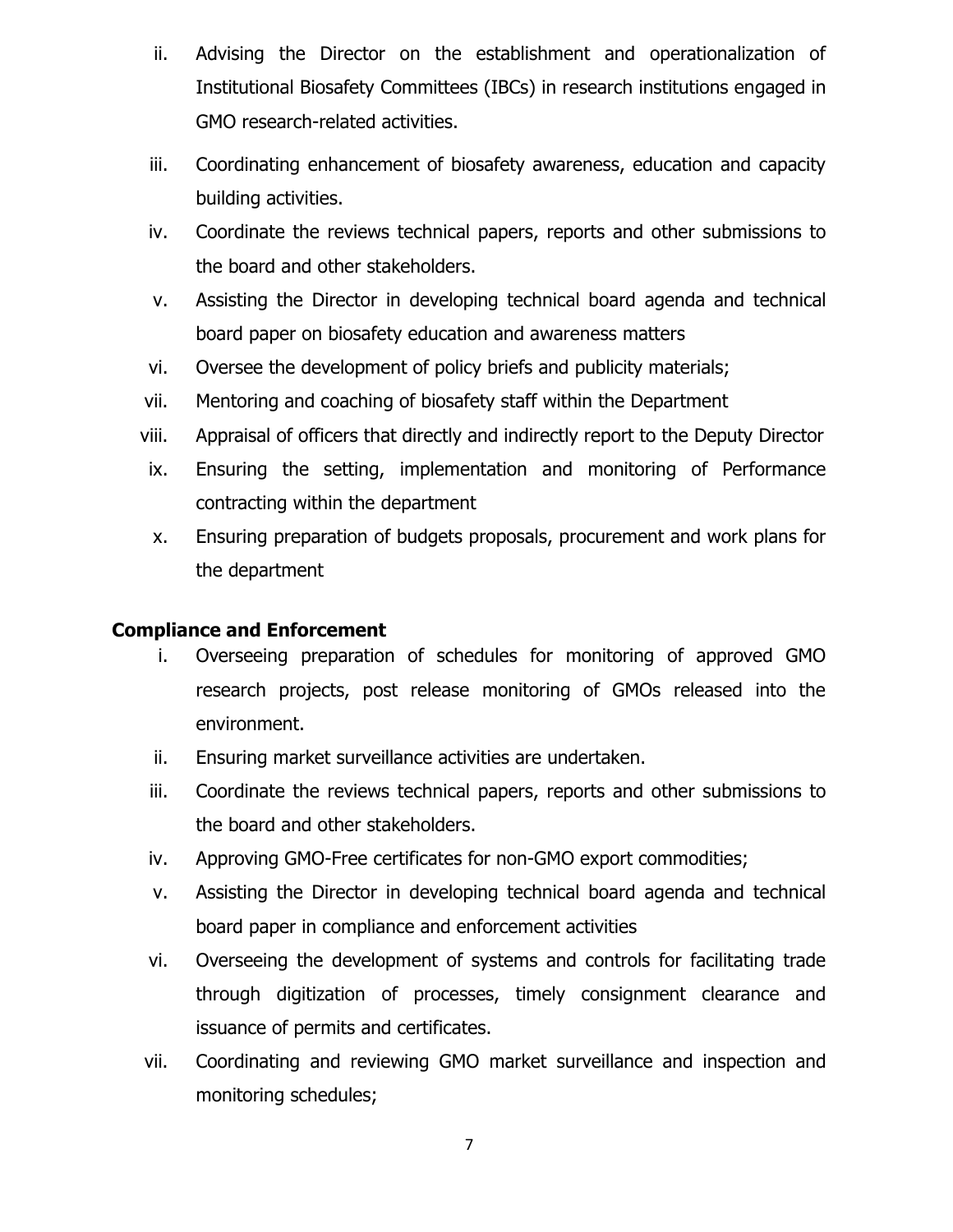- viii. Ensuring that inspection and monitoring reports of approved GMO projects and containment facilities
- ix. Mentoring and coaching of biosafety staff within the Department
- x. Appraisal of officers that directly and indirectly report to the Deputy Director
- xi. Ensuring the setting, implementation and monitoring of Performance contracting within the department
- xii. Ensuring preparation of budgets proposals, procurement and work plans for the department

## **Certification and Laboratory Services**

- i. Assisting the Director in developing technical board agenda and technical board paper in the area Certification and Laboratory Services.
- ii. Overseeing the development of guidelines and checklists for inspection, classification and certification of GMO containment facilities.
- iii. Ensuring GMO sampling, detection and analysis protocols are developed for timely analysis of samples as well as reviewing the GMO analysis reports.
- iv. Overseeing the development of certification criteria for biosafety professionals and competencies on biosafety.
- v. Coordinating the establishment of new Institutional Biosafety Committees (IBCs) and registered IBCs seeking renewal;
- vi. Oversee the preparation of technical papers, reports and other submissions to the board and other stakeholders in areas of certification and laboratory services.
- vii. Mentoring and coaching of biosafety staff within the Department
- viii. Appraisal of officers that directly and indirectly report to the Deputy Director
- ix. Ensuring the setting, implementation and monitoring of Performance contracting within the department
- x. Ensuring preparation of budgets proposals, procurement and work plans for the department

# **(b) Person Specification**

i. At least ten (10) years' experience, three (3) of which must be in a Senior Management level in the public or private sector;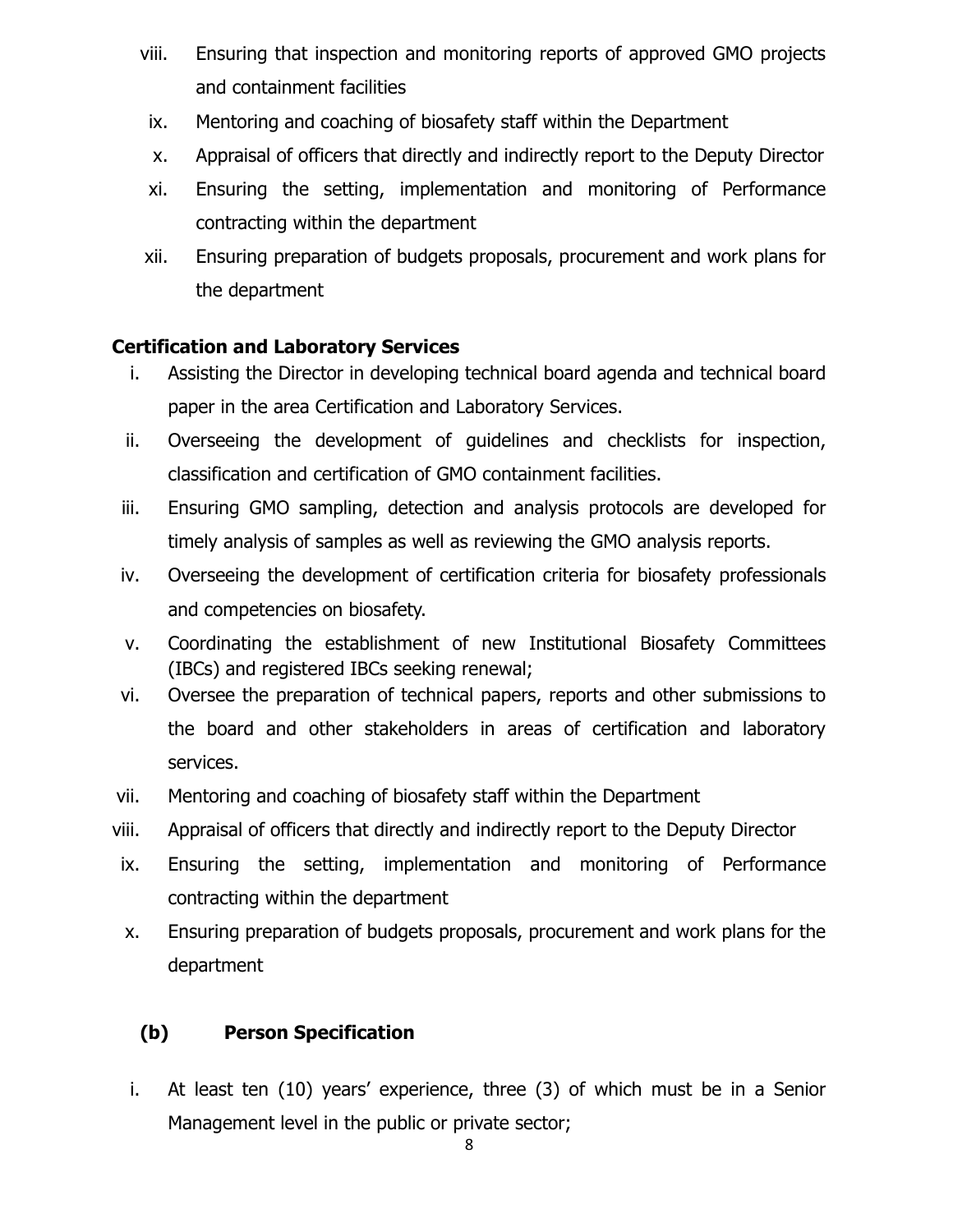- ii. Bachelor's degree in Biotechnology/Biochemistry/Molecular Biology / Environmental Science/Agricultural Sciences/Microbiology or relevant fields from a recognized Institution.
- iii. Master's Degree in Biotechnology/Biochemistry/Molecular Biology / Environmental Science/Agricultural Sciences/Microbiology or relevant fields from a recognized Institution from a recognized Institution.
- iv. Authorship in five (5) publications on Biotechnology, Biochemistry, Molecular biology, Agricultural Sciences and related subjects will be an added advantage.
- v. Biosafety related short courses
- vi. Management Course lasting not less than four weeks from a recognized institution
- vii. Member of a professional Body in good standing where applicable
- viii. Demonstration of work performance
- ix. Proficiency in Computer applications
- x. Relevant skills and competencies
- xi. Meets requirement of Chapter Six of the Constitution.

## **(c)Key Competencies and Skills**

- viii. Strategic leadership skills
- ix. Excellent Interpersonal skills
- x. Analytical skills
- xi. Leadership skills
- xii. Results orientated
- xiii. Proficiency in Computer Applications
- xiv. High level of Integrity

## **BIOSAFETY OFFICERS, JOB GRADE – C2 (2 Posts)**

**(a) Job Specification**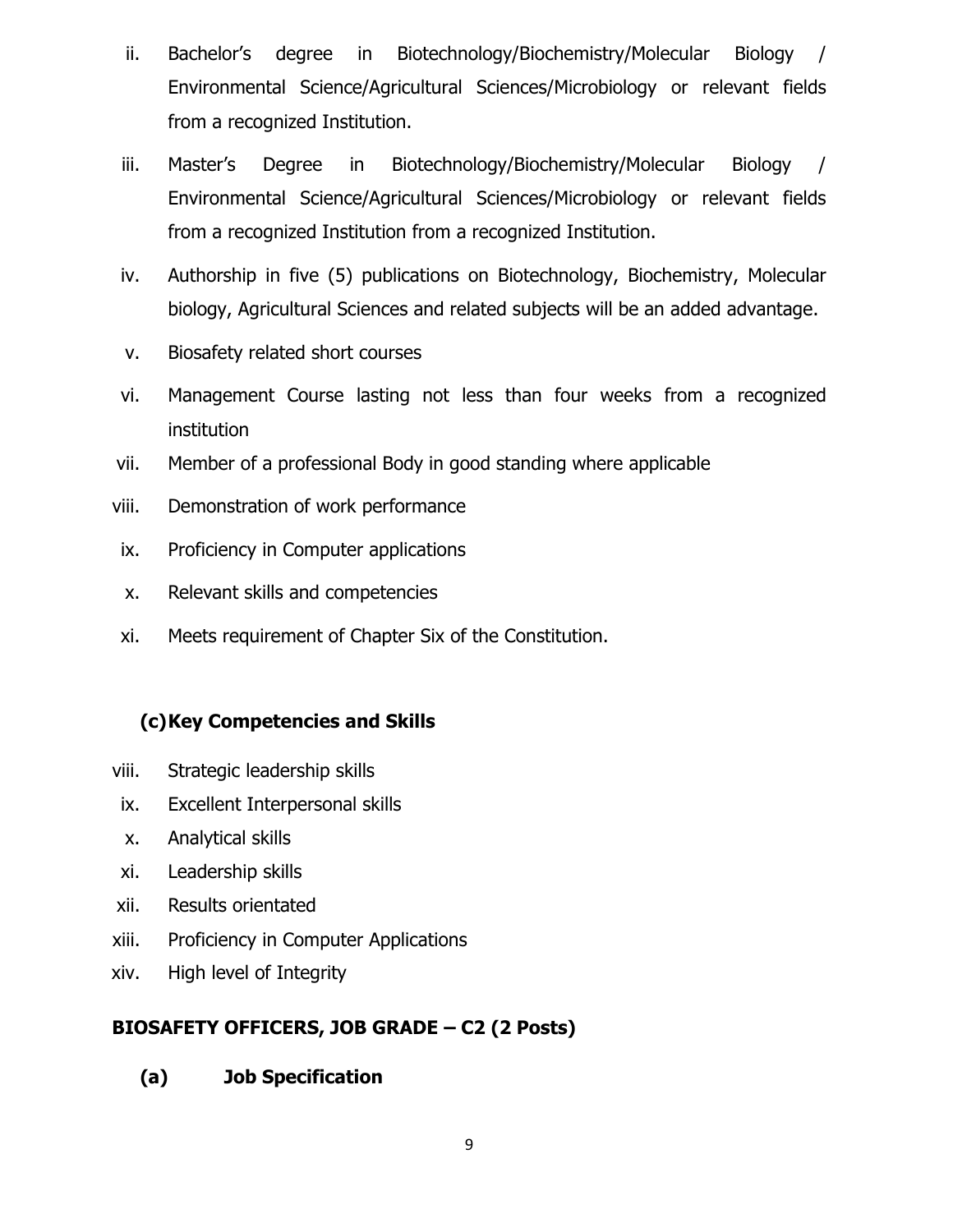This is the entry position for a Biosafety officer. A candidate in this level will work under guidance and supervision of a senior officer. The officer may be deployed to the departments of Biosafety Risk Assessment, Biosafety Education and Awareness, Compliance and Enforcement or Certification division. The duties and responsibilities at this level entail assisting in:

- i. Receiving GMO applications;
- ii. Screening applications for administrative and technical completeness;
- iii. Carrying out risk assessment of GMO applications in a scientific, transparent and predictable manner;
- iv. Coordinating training of Institutional Biosafety Committees and other stakeholders;
- v. Developing materials for Biosafety awareness creation and education;
- vi. Developing tools for reviewing the impacts of awareness creation and education;
- vii. Preparing technical papers, policy briefs, reports and publicity materials;
- viii. Organizing forums for public participation and awareness creation
- ix. Monitoring of approved GMO research projects;
- x. Post release monitoring of GMOs approved for release to the environment;
- xi. Conducting GMO market surveillance activities;
- xii. Inspection of GMO containment facilities prior to project commencement;
- xiii. Preparing technical papers and reports
- xiv. Facilitating trade through integration into the single window system
- xv. Vetting of documents, physical inspection and sampling of consignments at the point of entry;
- xvi. Preparing of GMO-Free certificates for non-GMO export commodities.

#### **(b) Person Specification**

i. Bachelor's degree in Biotechnology/Biochemistry/Molecular Biology/ Environmental Science/Agricultural Sciences/Microbiology or related fields from a recognized Institution.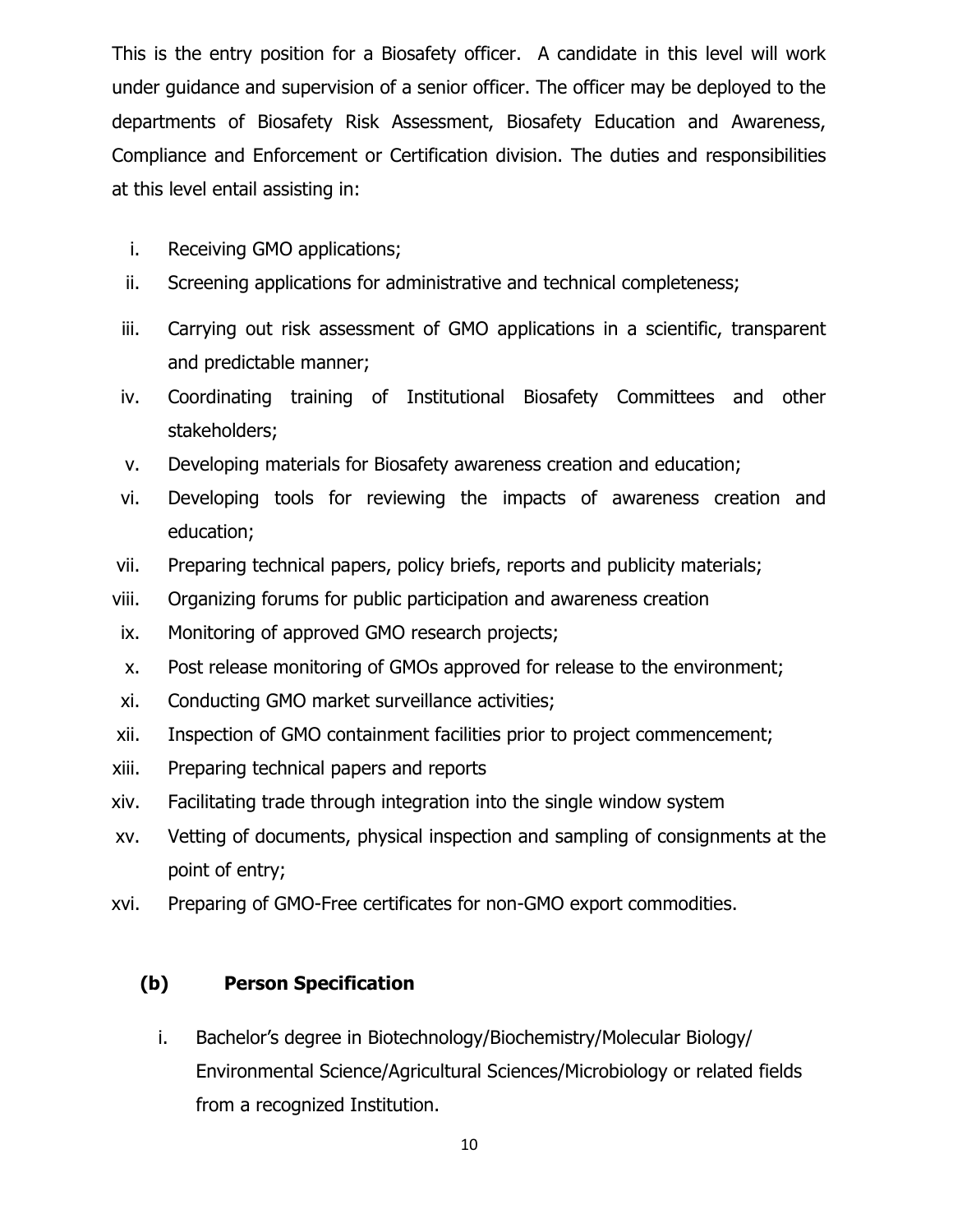- ii. Master's degree in Biotechnology/Biochemistry/Molecular Biology/ Environmental Science/Agricultural Sciences/Microbiology or related fields from a recognized Institution will be an added advantage.
- iii. Proficiency in Computer applications.
- iv. Meets the provisions of Chapter Six of the Constitution of Kenya

# **(c) Key competencies skills**

- i. Good communication skills
- ii. Analytical skills
- iii. Report Writing Skills

# **RECORDS MANAGEMENT OFFICER, JOB GRADE C2 (1 Post)**

# **(a) Job Specification**

The job holder is responsible for ensuring that all information and records management practices relating to the Authority are identified, documented, kept and updated.

The duties and responsibilities at this level includes;

- i. Store, arrange, index and classify records;
- ii. Ensure Mail processing receive, sort, open, scan and distribute incoming mail and process outgoing mail;
- iii. Manage and process manual records;
- iv. Create and maintain hard copy folders.
- v. Retrieve files and distribute files to relevant officers;
- vi. Prepare temporary value records for off-site storage;
- vii. Index profiling and distribution of memos;
- viii. Produce reports and statistics as required;
- ix. Open and close files as per the Standard Operating Procedure;
- x. Ensure proper storage of files in the cabinets and preservation of Archives.
- xi. Maintaining databases for control and retrieval of documents.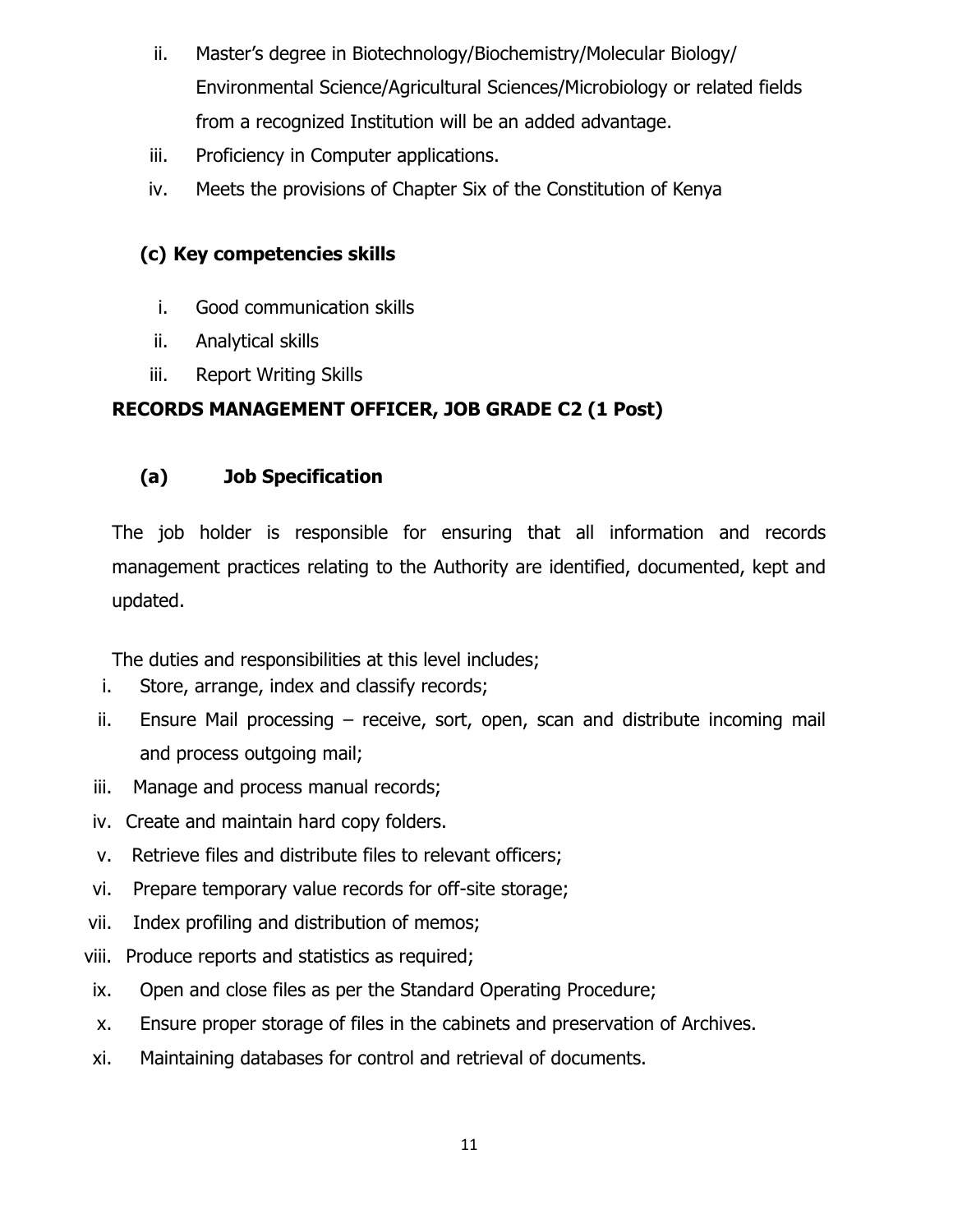# **(b) Person Specification**

- i. Ensure proper storage of files in the cabinets and preservation of Archives.
- ii. Bachelors' Degree in Library and Information Studies Records Management option
- iii. Diploma or Certificate in Records Management
- iv. At least 2 years' working experience preferably in a government Institution.
- v. Member of a professional Body in good standing.

# **(c) Key competencies and skills**

- i. Proficiency in Computer Applications
- ii. Good Interpersonal skills
- iii. High level of Integrity
- iv. High level of Integrity

If you believe you meet the criteria for the positions above, please submit your application in **Hard OR Soft Copy** enclosing copies of your academic and professional certificates, testimonials and a detailed Curriculum Vitae, email and telephone contacts of three (3) referees in sealed envelope clearly marked with job title to the address below **OR** scanned copies of all your certificates and send to; [info@biosafetykenya.go.ke](mailto:info@biosafetykenya.go.ke) **on or before 13th April, 2021 at 5.00 p.m.**

# **Chief Executive Officer**

National Biosafety Authority Nacosti Building, Loresho, - Off Waiyaki way P.O Box 28251 – 00100 – NAIROBI Email: [info@biosafetykenya.go.ke](mailto:info@biosafetykenya.go.ke)

Only shortlisted candidates will be contacted and they **MUST** bring with them current clearance certificates during interviews from the following bodies: -

- (i) Kenya Revenue Authority (KRA)
- (ii) Ethics and Anti-Corruption Commission (EACC)
- (iii) Higher Education Loans Board (HELB)
- (iv) Directorate of Criminal Investigations (DCI) and
- (v) Credit Reference Bureau (CRB)